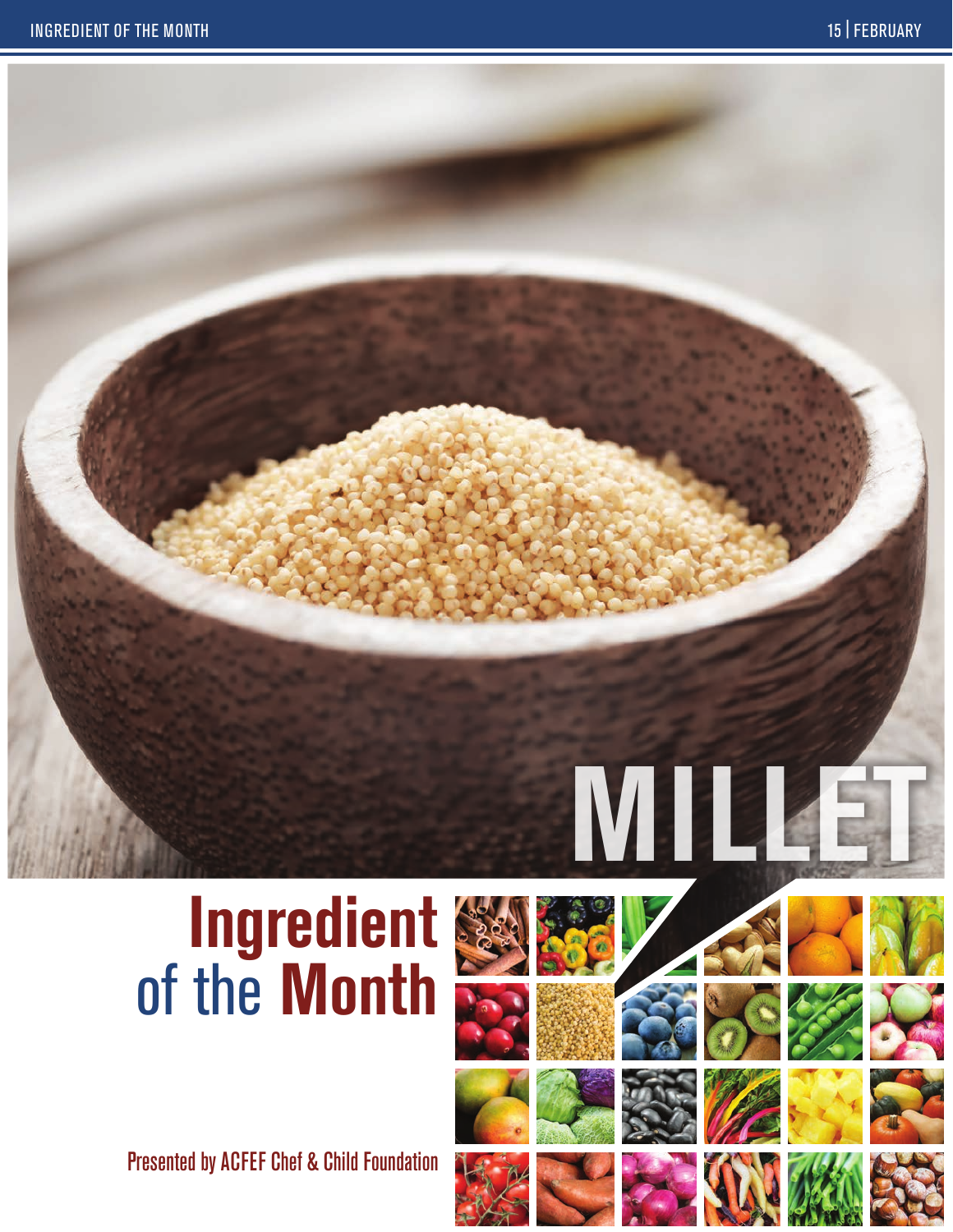**Millet** refers to a group of small-seeded cereal crops grown around the world for food and fodder. It is an ancient grain with origins in East Asia and Africa. It is considered a staple food in many parts of the world and is gaining popularity in the United States because it is gluten-free and has high nutrition values. Millet is fast-growing and doesn't need much rain, making it an ideal crop.

Millet is a small, round seed varying in color from pale yellow to purple to gray. It has a slightly nutty flavor with a crunchy texture that is similar to brown rice. Millet is an affordable and versatile grain that lends itself well as the background to other seasonings and can be served sweet or savory. It can be served for breakfast, lunch or dinner, and can be used whole or ground into flour or flakes.

Millet is a nutrient-rich grain packed with vitamins and minerals for optimal health. It supports bone health by providing the body with manganese, phosphorus and copper. It is a good plant-based source of protein, which is essential for building and maintaining bones, muscles, cartilage, skin and blood. Millet is high in dietary fiber, which helps control weight and prevents constipation. It is gluten-free and retains its alkaline properties after being cooked, making it easier to digest.

### **Healthy Ingredient Contribution**

*Values from NutritionData.com based on millet, cooked, 1 cup (170 grams).*

**MANGANESE:** One serving of millet provides 24 percent of the daily recommended value of manganese. This macromineral is essential for proper growth of bone structure and plays an important role in metabolic activity in the body.

**MAGNESIUM:** Millet contains 19 percent of the daily recommended value of magnesium, which is used in many necessary body functions, such as making proteins, regulating temperature, building bones and releasing energy from muscle storage.

**PHOSPHORUS:** One serving of millet supplies 17 percent of the daily recommended value of phosphorus, a mineral needed primarily in forming healthy bones. It plays an important role in how the body stores and uses energy and helps reduce muscle pain.

**COPPER:** Millet provides 14 percent of the daily recommended value of copper, a mineral that helps produce energy in cells, builds strong tissue and supports iron absorption.

**DIETARY FIBER:** Cabbage provides 12 percent of the daily recommended value of dietary fiber. Soluble fibers help control weight by making the stomach feel full, and insoluble fibers add bulk to the diet and help prevent constipation.

### **Types and Varieties**

**PEARL MILLET** is the most commonly consumed variety and originated in Africa. The grains are larger than other millet varieties and come in various colors including pale yellow, brown, grey, slate and purple. It is very high in protein and energy-supporting nutrients.

**FOXTAIL MILLET** is the second most produced variety and is a staple grain in East Asia. It has the highest mineral content compared to other varieties and is rich in protein.

**FINGER MILLET** is a staple grain in Africa and India. It is rich in calcium and high in energy-supporting nutrients and iron.

**LITTLE MILLET** comes from India and has smaller grains compared to other varieties. It has a good level of protein and a high fat content.